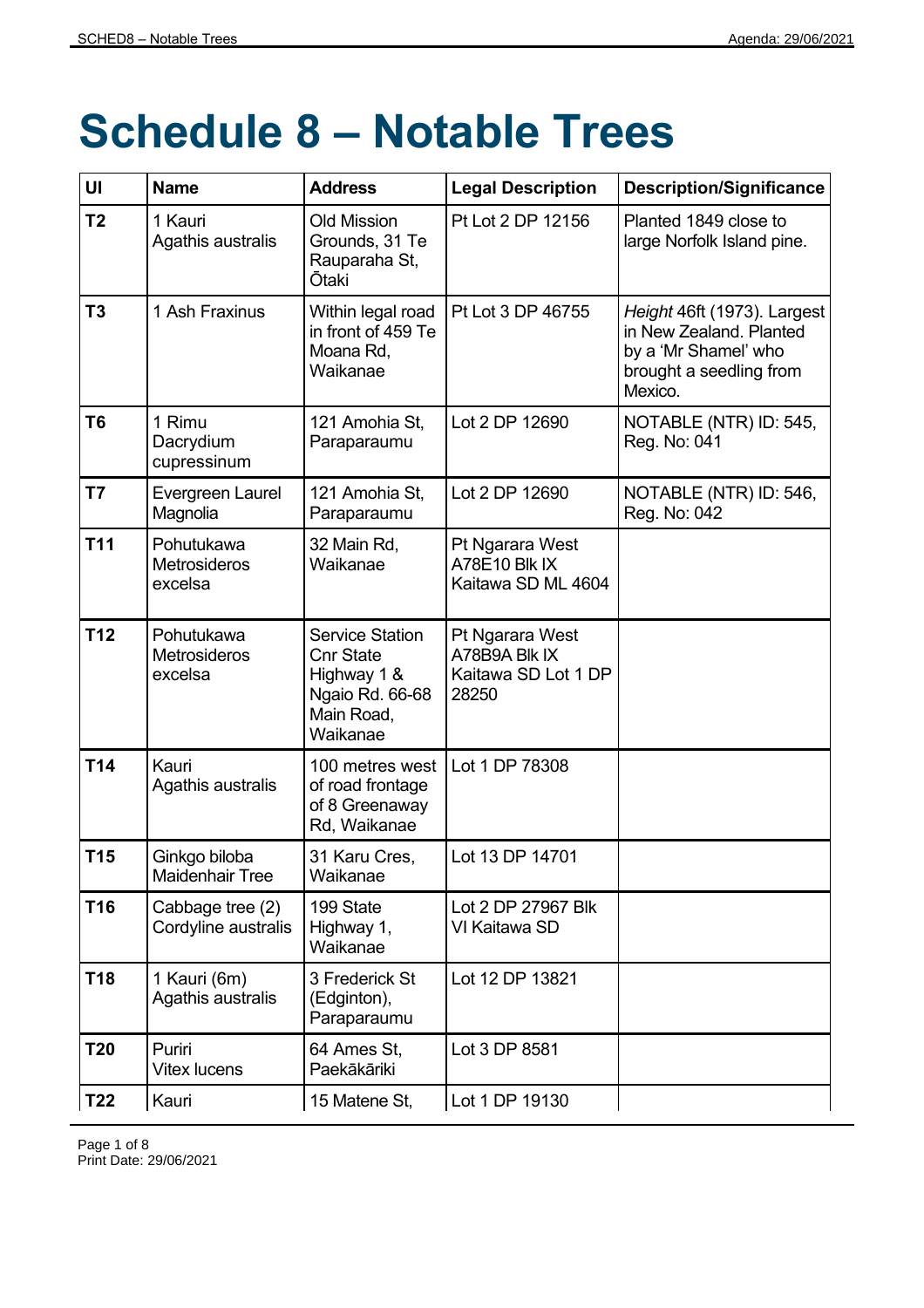|                 | Agathis australis                                                                                 | <b>Otaki</b>                                                 |                                         |                                         |
|-----------------|---------------------------------------------------------------------------------------------------|--------------------------------------------------------------|-----------------------------------------|-----------------------------------------|
| T23             | Kauri<br>Agathis australis                                                                        | 96 Amohia St,<br>Paraparaumu                                 | Lot 1 DP 12635                          |                                         |
| T24             | Tulip Magnolia x<br>soulangeana.                                                                  | 1277 State<br>Highway 1 South,<br><b>Ōtaki</b>               | Lot 2 DP 454823                         | NOTABLE (NTR) ID: 643,<br>Reg. No: 213. |
| T <sub>25</sub> | Pohutukawa trees<br>Metrosideros<br>excelsa<br>Cabbage trees<br>Cordyline australis               | Paekākāriki<br>Mark southern<br>entrance to the<br>District. |                                         |                                         |
| T26             | Totara<br>Podocarpus totara                                                                       | 115 Arawhata<br>Rd,<br>Paraparaumu                           | Lot 23 DP 57282                         |                                         |
| T <sub>27</sub> | Copper Beech<br>Fagus sylvatica                                                                   | 33 Karu Cres,<br>Waikanae                                    | Lot 12 DP 14701                         |                                         |
| <b>T28</b>      | Pohutukawa<br><b>Metrosideros</b><br>excelsa                                                      | 31 Karu Cres,<br>Waikanae                                    | Lot 13 DP 14701                         |                                         |
| T29             | Miro<br>Prumnopitys<br>ferruginea                                                                 | 33 Karu Cres,<br>Waikanae                                    | Lot 12 DP 14701                         |                                         |
| <b>T30</b>      | Totara<br>Podocarpus totara                                                                       | 1 Elizabeth St,<br>Waikanae                                  | Lot 1 DP 1031 Lot 4<br>DP 74712         |                                         |
| <b>T31</b>      | Kauri<br>Agathis australis                                                                        | 1 Elizabeth St,<br>Waikanae                                  | Lot 1 DP 1031 Lot 4<br>DP 74712         |                                         |
| T32             | Puriri<br><b>Vitex lucens</b>                                                                     | 1 Elizabeth St,<br>Waikanae                                  | Lot 1 DP 1031 Lot 4<br>DP 74712         |                                         |
| T36             | Totara<br>Podocarpus totara                                                                       | 49 Kapanui Rd,<br>Waikanae                                   | Lot 5 DP 60069                          |                                         |
| T37             | <b>Nikau Palms</b><br>Rhopalosylis<br>sapida                                                      | Lindale, Main Rd<br>Nth,<br>Paraparaumu                      | Lot 20 DP 88331                         |                                         |
| T38             | Kohekohe<br>(clusters)<br>Dysoxylum<br>spectabile<br><b>Nikau Palms</b><br>Rhopalosylis<br>sapida | Lindale, Main Rd<br>Nth,<br>Paraparaumu                      | Pt Lot 1 DP 86526 Pt<br>Lot 19 DP 88331 |                                         |
| T39             | Pohutukawa<br>Metrosideros<br>excelsa                                                             | 14 Seaview Rd,<br>Paraparaumu<br>Beach (Road<br>Reserve)     |                                         |                                         |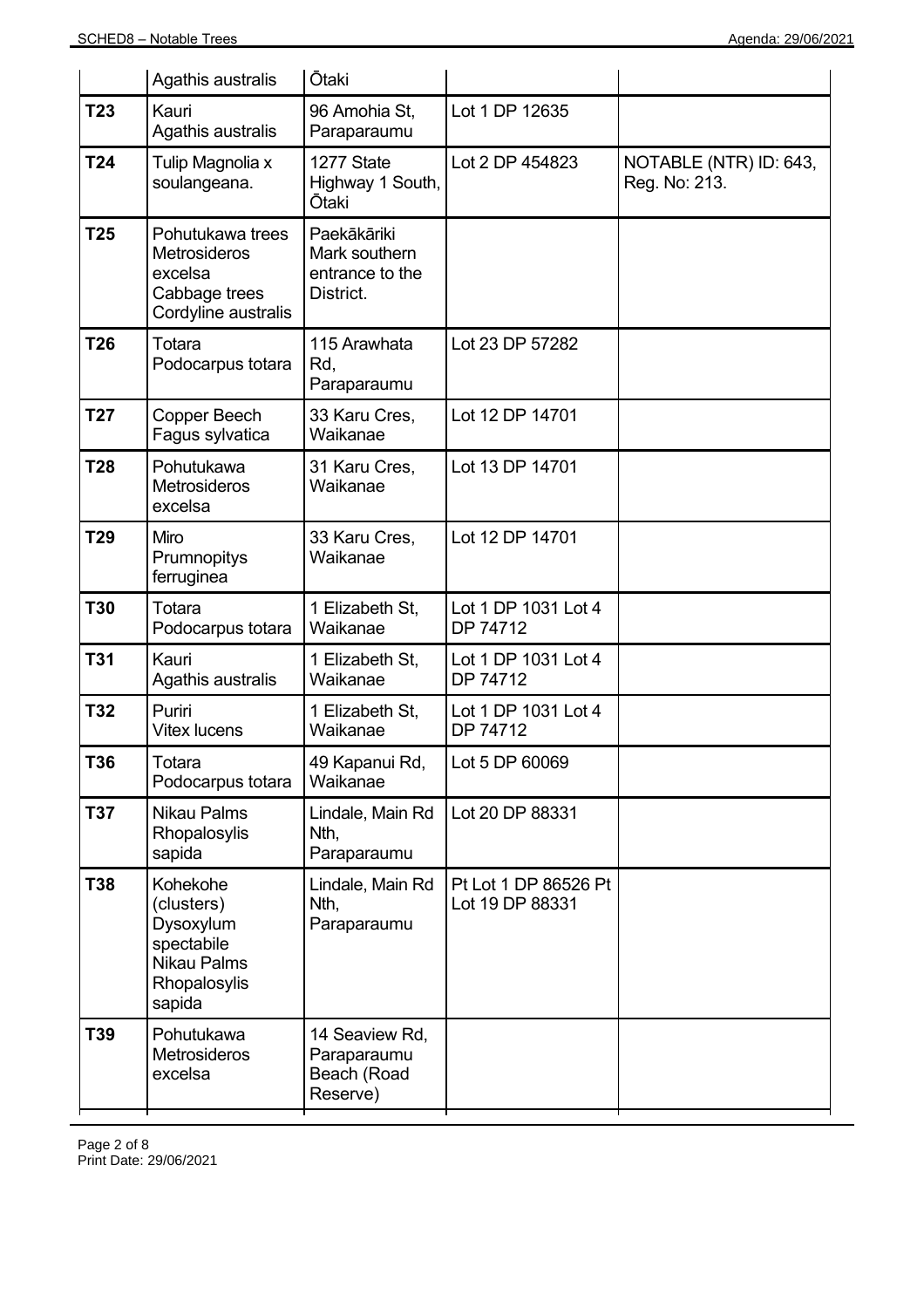| <b>T40</b>      | Totara<br>Podocarpus totara                                                                                                                  | Outside 208 Main   Road Reserve<br>Rd North,<br>Paraparaumu,<br>"Twelve Oaks" | adjacent to Lot 1 DP<br>34019              |                                                                           |
|-----------------|----------------------------------------------------------------------------------------------------------------------------------------------|-------------------------------------------------------------------------------|--------------------------------------------|---------------------------------------------------------------------------|
| T43             | Pohutukawa<br>Metrosideros<br>excelsa                                                                                                        | 96-98 Mill Rd,<br><b>Ōtaki</b>                                                | Secs 170, 172 Town<br>of Ōtaki             |                                                                           |
| T44             | Oaks, Elm & Ash<br>Quercus (Oak),<br>Ulmus procera<br>(Elm), and<br><b>Fraxinus excelsior</b><br>(EIm)                                       | 186-190 Mill Rd,<br>Ōtaki (Maternity<br>House)<br>(A LN No.<br>1510/330/1)    | Pt Haruatai 10B<br><b>Block</b>            |                                                                           |
| T45             | Rimu<br>Dacrydium<br>cupressinum                                                                                                             | 262 Mill Rd, Ōtaki   Lot 1 DP 64934                                           |                                            |                                                                           |
| <b>T47</b>      | <b>Norfolk Island Pine</b><br>Araucaria<br>heterophylla                                                                                      | Outside<br>Memorial Hall, 3<br>Pehi Kupa St,<br>Waikanae                      | Lot 9 DP 16038                             |                                                                           |
| T48             | <b>Horizontal Elm</b><br><b>Ulmus Campestris</b>                                                                                             | 14B Edgewater,<br>Waikanae                                                    | Lot 3 DP 89797                             |                                                                           |
| <b>T50</b>      | 4 Southern<br>Mahogany<br>Eucalyptus<br>botryoides                                                                                           | 45 Ocean Rd,<br>Paraparaumu<br>Beach,<br><b>Community Hall</b>                | Pt Lot 128 DP 9498                         |                                                                           |
| <b>T51</b>      | 1 Kauri, 3 Limes, 2<br>Plane Trees.<br>Agathis australis<br>(kauri)<br><b>Tilia Platphyllous</b><br>(lime)<br>Planatus acerifolia<br>(plane) | 453 Te Moana<br>Rd, Waikanae                                                  | Lot 2 DP 23098                             | Planted to remember<br>Ernest Beaglehole.<br>Mark entrance to<br>Waikanae |
| <b>T52</b>      | 9 Red Gum<br>Eucalyptus ficifolia                                                                                                            | <b>Tennis Court Rd</b><br>Reserve,<br>Raumati South                           | Lot 30 DP 9790                             | gives road special<br>character                                           |
| T <sub>54</sub> | 2 Pohutukawa<br>Metrosideros<br>excelsia                                                                                                     | 83 Rimu Rd,<br>Paraparaumu                                                    | Lot 2 DP 29633                             |                                                                           |
| <b>T57</b>      | Totara, Oak, Elms<br>and other species<br>Podocarpus totara<br>(totara); Quercus<br>robur (oak); and<br>Ulmus procera                        | Cnr Seddon &<br>Utauta Sts,<br>Waikanae.<br>Waikanae<br>Primary School.       | Lots 18, 19, 23, Pt 22<br>DP 1031 SO 14414 | All large trees greater than<br>6 metres in height                        |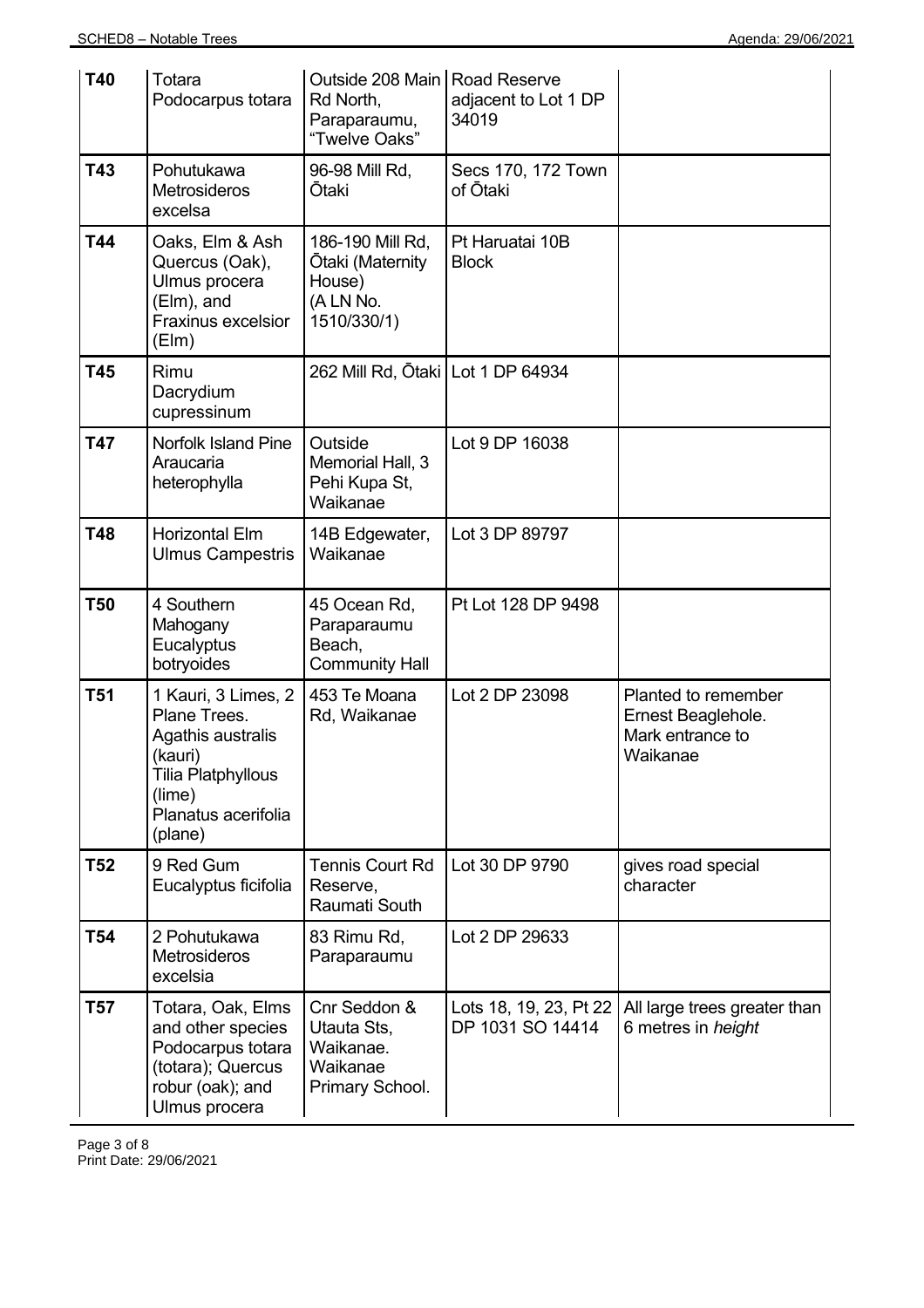|            | $(\text{elm})$                                                           |                                                                |                                  |                                                  |
|------------|--------------------------------------------------------------------------|----------------------------------------------------------------|----------------------------------|--------------------------------------------------|
| <b>T58</b> | Oak (3)<br>Quercus robur                                                 | Marine Gardens,<br>Raumati Beach                               | Lot 1 DP 16665                   |                                                  |
| <b>T59</b> | 2 Kauri<br>Agathis australis                                             | 56 Tutanekai St,<br>Paraparaumu                                | Lot 9 DP 45399                   |                                                  |
| <b>T60</b> | 3 Bluegum<br>Eucalyptus<br>globulus<br>3 Red Gum<br>Eucalyptus ficifolia | "Crosswater",<br>185 State<br>Highway 1,<br>Paraparaumu        | Lot 2 DP 12776                   | Next to DOC Reserve                              |
| <b>T62</b> | Oak<br>Quercus robur                                                     | Cnr Main Rd Nth<br>& Greenhill Rd,<br>Waikanae                 | Lot 1 DP 41434                   | Planted 1920                                     |
| T63        | Kauri<br>Agathis australis                                               | 44 Atkins Rd,<br>Ōtaki                                         | Lot 1 DP 405494                  | Planted 1937 (request of<br>Mr P Atkins)         |
| <b>T64</b> | 3 Oak<br>Quercus robur                                                   | 266 Main<br>Highway, Ōtaki                                     | Lot 2 DP 30732                   | <b>Planted 1888 and 1915</b><br>request of owner |
| <b>T65</b> | Mexican hand tree<br>Chiranthodendron<br>pentadactylon                   | 51 Leinster Ave,<br>Raumati South                              | Lot 22 DP 18884                  |                                                  |
| <b>T67</b> | Kauri<br>Agathis australis                                               | 4-8 Matatua Rd,<br>Raumati Beach                               | Lot 50 Blk III DP 2767           |                                                  |
| <b>T70</b> | 2 Willow<br>Agonis flexuosa                                              | cnr Tainui &<br>Matatua Rd,<br>Raumati Beach<br>(Road Reserve) |                                  |                                                  |
| T72        | <b>Celery Pine</b><br>Phyllocladus<br>alpinus                            | 41 Rimu Rd,<br>Paraparaumu                                     | Lot 2 DP 426103                  |                                                  |
| T73        | 2 Pohutukawa<br>Metrosideros<br>excelsa                                  | 2 Fiesta Grove,<br>Raumati and 85<br>Rimu Rd<br>Paraparaumu    | Lot 4 DP 89796,<br>Lot 1 DP29633 |                                                  |
| T74        | Copper Beech<br>Fagus sylvatica                                          | 5 Lorien Court,<br>Raumati                                     | Lot 3 DP 72265                   |                                                  |
| T75        | <b>Black Beech</b><br>Nothofagus<br>solanderi                            | 54 Rimu Rd,<br>Paraparaumu                                     | Lot 5 DP 27501                   |                                                  |
| <b>T77</b> | Totara<br>Podocarpus totara                                              | 119 Arawhata<br>Rd,<br>Paraparaumu                             | Lot 25 DP 57282                  |                                                  |
| T78        | 2 Totara<br>Podocarpus totara                                            | 117 Arawhata<br>Road,<br>Paraparaumu                           | Lot 24 DP 57282                  |                                                  |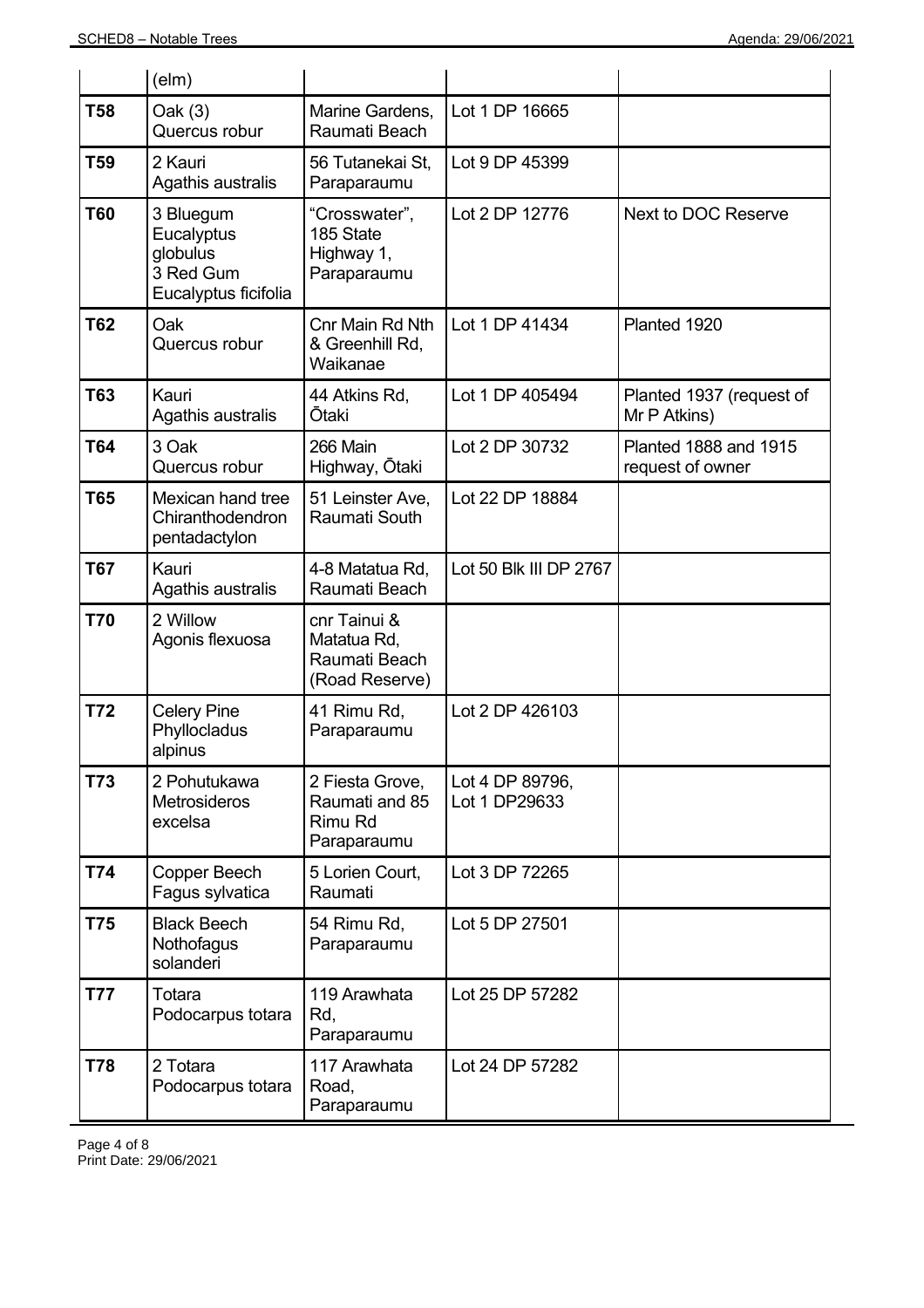| T79        | 1 Kauri<br>Agathis australis<br>(3m), Rimu (5m)<br>Dacrydium<br>cupressinum | 24 Ngarara Rd,<br>Waikanae                                                 | Lot 2 DP 67444                                                                                      |                                                                                                                                                                  |
|------------|-----------------------------------------------------------------------------|----------------------------------------------------------------------------|-----------------------------------------------------------------------------------------------------|------------------------------------------------------------------------------------------------------------------------------------------------------------------|
| <b>T80</b> | Pohutukawa<br><b>Metrosideros</b><br>excelsa                                | 24 Domain Rd,<br>Ōtaki                                                     | Lot 1 DP 49555                                                                                      | 1898                                                                                                                                                             |
| <b>T81</b> | Pohutukawa<br><b>Metrosideros</b><br>excelsa                                | 114 Te Waka<br>Rd, Te Horo                                                 | Lot 1 DP 50574 Blk<br><b>VII Waitohu SD</b>                                                         | 1930                                                                                                                                                             |
| <b>T82</b> | Illawarra Flame<br>Tree<br>Brachychiton<br>Acerifolium                      | 114 Te Waka<br>Road, Te Horo                                               | Lot 1 DP 50574 Blk<br>VII Waitohu SD                                                                |                                                                                                                                                                  |
| T83        | 2 Pohutukawa<br>Metrosideros<br>excelsa                                     | On road reserve<br>adjacent to 6 - 8<br>Kainui Rd,<br><b>Raumati South</b> | <b>Road Reserve</b><br>adjacent to 6 Kainui -<br>Lot 40 DP 10230 & 8<br>Kainui - Lot 39 DP<br>10230 | 1930                                                                                                                                                             |
| <b>T84</b> | <b>Horse Chestnut</b><br>Aesculus<br>hippocastanum                          | 6 McKay St,<br>Paraparaumu<br><b>Beach</b>                                 | Lot 152 DP 10250                                                                                    |                                                                                                                                                                  |
| <b>T85</b> | Kanuka<br>Kunzea ericoides<br>1920's                                        | 60 Renown Rd,<br>Raumati South                                             | Lot 71 DP 5853                                                                                      |                                                                                                                                                                  |
| <b>T86</b> | <b>Mexican Hand Tree</b><br>Chiranthodendron<br>pentadactylon               | 11 Hira St,<br>Waikanae                                                    | Lot 1 DP 30364                                                                                      | 1980, Notable (NTR)                                                                                                                                              |
| <b>T87</b> | <b>Holly</b><br>llex aquifolium                                             | 135 Ringawhati<br>Rd, Ōtaki                                                | No 5 Blk IX Waitohu<br><b>SD</b>                                                                    | Pt Te Awahohonu A3   NOTABLE (NTR) ID: 528<br>335                                                                                                                |
| <b>T88</b> | 2 Pohutukawa<br>Metrosideros<br>excelsa                                     | 19 and 19a<br>Wharemauku<br>Rd, Raumati<br>Beach                           | Lot 1 DP 474938,<br>and Lot 2 DP 474938                                                             |                                                                                                                                                                  |
| T89        | Rata<br><b>Metrosideros</b><br>robusta                                      | 190 State<br>Highway 1,<br>Paraparaumu                                     | Lot 1 DP 82935                                                                                      |                                                                                                                                                                  |
| <b>T90</b> | Cabbage Tree.<br>Cordyline australis                                        | 54 Makora Rd,<br>Otaihanga                                                 | Lot 1 DP 326900                                                                                     | NOTABLE (NTR) ID: 528,<br>Reg. No: 355. 1840.<br>Believed to have been<br>used as one of several<br>boundary markers for the<br>early 19c. vegetable<br>gardens. |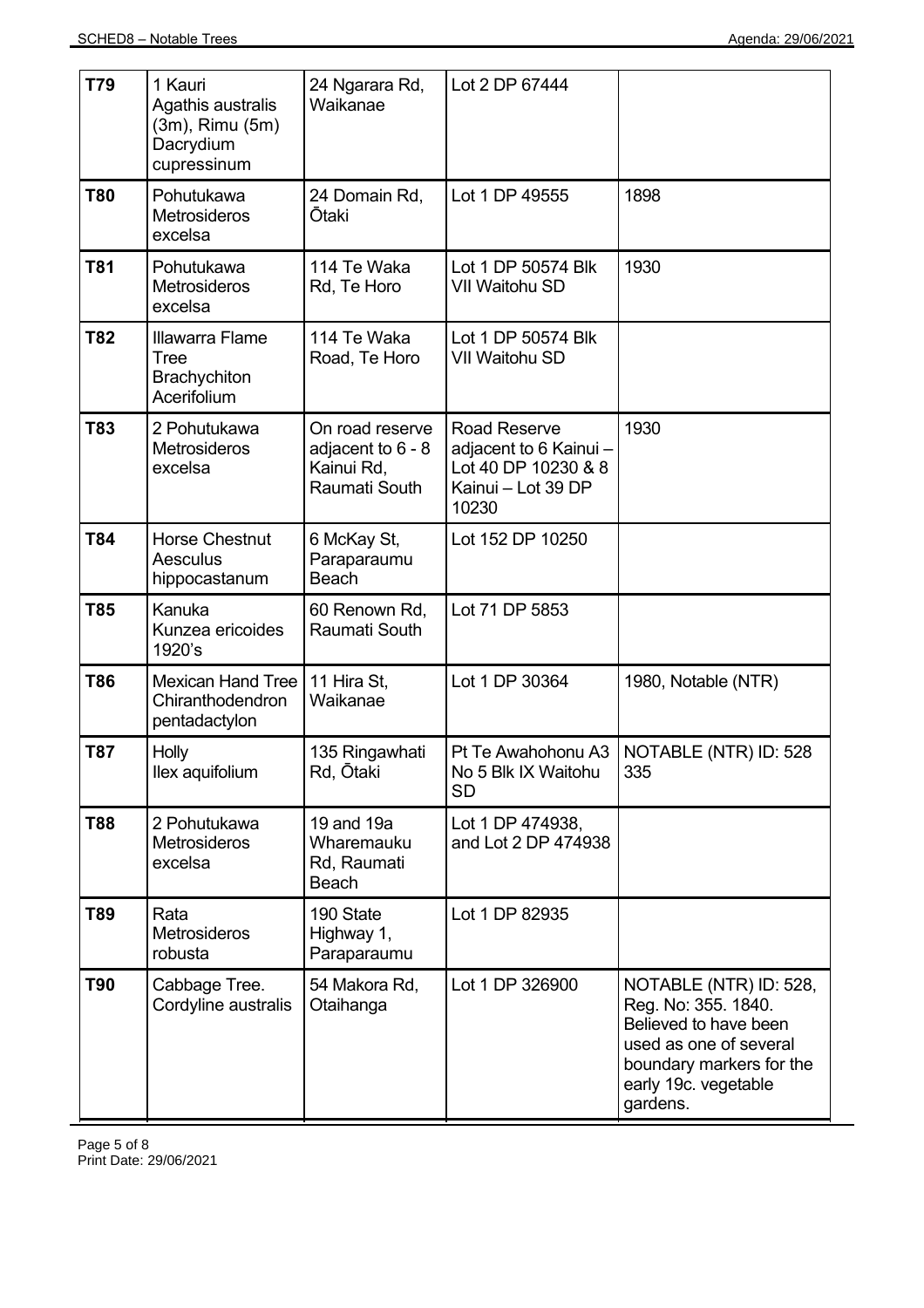| <b>T91</b> | Cabbage Tree<br>Cordyline australis                                                                                                                                                                                                                                                                                                                                      | 131 Rangiuru<br>Rd, Ōtaki                                                                     | Lot 12 DP 35025                      | age 100+ years                                                                                                                                                                                                                                                                                                           |
|------------|--------------------------------------------------------------------------------------------------------------------------------------------------------------------------------------------------------------------------------------------------------------------------------------------------------------------------------------------------------------------------|-----------------------------------------------------------------------------------------------|--------------------------------------|--------------------------------------------------------------------------------------------------------------------------------------------------------------------------------------------------------------------------------------------------------------------------------------------------------------------------|
| <b>T92</b> | Pohutukawa<br><b>Metrosideros</b><br>excelsa                                                                                                                                                                                                                                                                                                                             | 20 Tainui St,<br>Raumati Beach                                                                | Lot 1 DP 7224                        | 1890s                                                                                                                                                                                                                                                                                                                    |
| T94        | Rata<br>Metrosideros<br>robusta<br>Pohutukawa<br>Metrosideros<br>excelsa                                                                                                                                                                                                                                                                                                 | 124 Main Rd,<br>Paraparaumu                                                                   | Pt Lot 2 DP 17790                    | Rata – thought to be<br>where Te Rauparaha<br>camped, early 1800's<br>Pohutukawa - thought to<br>be biggest in District, 100+<br>years                                                                                                                                                                                   |
| <b>T95</b> | Oak<br>Quercus robur                                                                                                                                                                                                                                                                                                                                                     | On road reserve<br>adjacent to 90 Te<br>Moana Rd,<br>Waikanae<br>(known as 2<br>Fairway Oaks) | Lot 14 DP 348205                     | Is approximately 100 years<br>old.                                                                                                                                                                                                                                                                                       |
| <b>T96</b> | Rata<br><b>Metrosideros</b><br>robusta,                                                                                                                                                                                                                                                                                                                                  | 331 Valley Road,<br>Paraparaumu                                                               | Lot 17 DP 33688                      | 150 plus years                                                                                                                                                                                                                                                                                                           |
| <b>T97</b> | Pear Tree<br>Pyrus communis,                                                                                                                                                                                                                                                                                                                                             | 266 Main Road<br>North, Ōtaki                                                                 | Lot 2 DP 30732                       | Planted 1911. Tree is<br>'Espaliered' which means<br>to train a tree against a<br>wall or frame.                                                                                                                                                                                                                         |
| <b>T99</b> | Oak Tree<br>Quercus robur,.                                                                                                                                                                                                                                                                                                                                              | 16 Tainui St,<br>Raumati Beach                                                                | Lot 2 DP 7224                        | 1920s                                                                                                                                                                                                                                                                                                                    |
| T100       | <b>Norfolk Island Pine</b><br><b>NOTABLE (NTR)</b><br>ID: 461, Reg. No:<br>028.<br>Araucaria<br>heterophylla<br>2 Pohutukawa<br>Metrosideros<br>excelsa<br><b>Maidenhair Tree</b><br>Ginko Biloba<br>2 Canary Island<br>Date Palms<br>Phoenix<br>canariensis<br>Nikau Palm<br>Rhopalostylis<br>sapida (SW of<br>house)<br>Kowhai (NW of<br>house) Sophora<br>microphylla | 2 Atkins Road,<br><b>Otaki</b>                                                                | Lot 1 DP 19820 Blk<br>VII Waitohu SD | <b>Norfolk Island Pine</b><br><b>NOTABLE (NTR)</b><br>ID: 461, Reg. No: 028.<br>Area of native and exotic<br>trees and vegetation up<br>both sides of <i>driveway</i> and<br>around house including<br>Totara, Puriri, Oak,<br>Cabbage Trees, Karaka,<br>Kohekohe, Copper Beech,<br>Norfolk Island Pine, Tulip<br>trees. |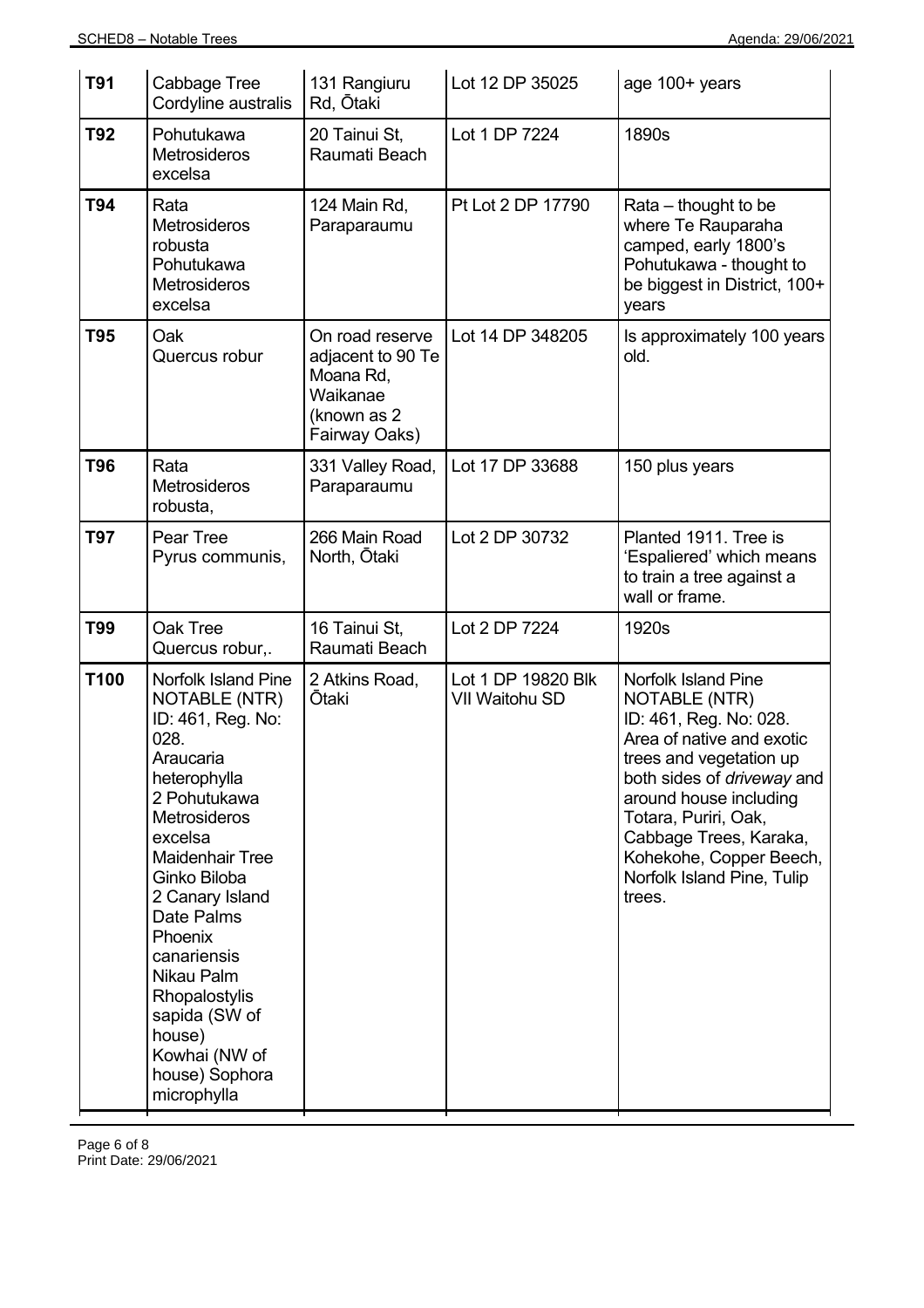| T101 | Rimu<br>Dacrydium<br>cupressinum                                | 23 Dunstan St,<br>Ōtaki                                                                      | Pt Lot 40 DP 633                       | 1930s                                                                    |
|------|-----------------------------------------------------------------|----------------------------------------------------------------------------------------------|----------------------------------------|--------------------------------------------------------------------------|
| T102 | Macrocarpa<br>Cupressus<br>macrocarpa.                          | 10 Hana Udy<br>Place,<br>Paraparaumu                                                         | Lot 1 DP 389413                        | 'Ferry Inn' - Arapawaiti.<br>Tree planted by Hana<br>White Udy, in 1890. |
| T104 | Rata<br>Metrosideros<br>Robusta                                 | 241 Mill Rd, Ōtaki   Lot 3 DP 21516                                                          |                                        |                                                                          |
| T105 | Macrocarpa<br>Cupressus<br>Macrocarpa                           | <b>Next to State</b><br>Highway 1<br>Expressway,<br>entrance end of<br>Kauri<br>Rd, Waikanae | Sec 13 SO 407250                       | Planted on top of Maketu's<br>Grave                                      |
| T106 | Puriri<br><b>Vitex lucens</b>                                   | 3B Iti Grove,<br>Waikanae                                                                    | Lot 2 DP 316890                        |                                                                          |
| T109 | Kauri<br>Agathis australis                                      | 6 Winara Ave,<br>Waikanae                                                                    | Lot 4 DP 13147                         | Planted 1940's                                                           |
| T110 | Pohutukawa<br>Metrosideros<br>excelsa                           | 32 Warrimoo St,<br>Paraparaumu                                                               | Lot 1 DP 45654                         |                                                                          |
| T111 | 6 Kahikatea<br>Dacrycarpus<br>dacrydioides                      | $30 - 34$<br>Greendale Drive,<br>Paraparaumu                                                 | Lot 20 DP 77906                        |                                                                          |
| T112 | Macrocarpa<br>Cupressus<br>Macrocarpa                           | Between 64 & 68<br>The Esplanade,<br>Raumati South                                           | Pt Lot 3 DP 11145<br>Pt Lot 6 DP 11192 |                                                                          |
| T113 | 3 Pohutukawa<br>Metrosideros<br>excelsa<br>Oak<br>Quercus robur | 53 Wellington<br>Rd, Paekākāriki                                                             | Lot 47 Blk 1 DP 2009                   |                                                                          |
| T114 | Pohutukawa<br><b>Metrosideros</b><br>excelsa                    | 63 Waimea Rd,<br>Waikanae                                                                    | LOT 26 DP 7203                         | Provides habitat to native<br>bee populations.                           |
| T115 | Pohutukawa<br>Metrosideros<br>excelsa                           | 62 Smithfield Rd,<br>Waikanae<br>(frontage of<br>Maurice Smith<br>Way)                       | Section 2 SO 489619                    |                                                                          |
| T116 | Kauri<br>Agathis australis                                      | 23 Ames St,<br>Paekākāriki                                                                   | LOT 11 DP 1703                         |                                                                          |
| T117 | Copper Beech<br>Fagus sylvatica                                 | 27-31 Ngatiawa<br>Rd, Waikanae                                                               | LOT 2 DP 77582                         |                                                                          |

Page 7 of 8 Print Date: 29/06/2021